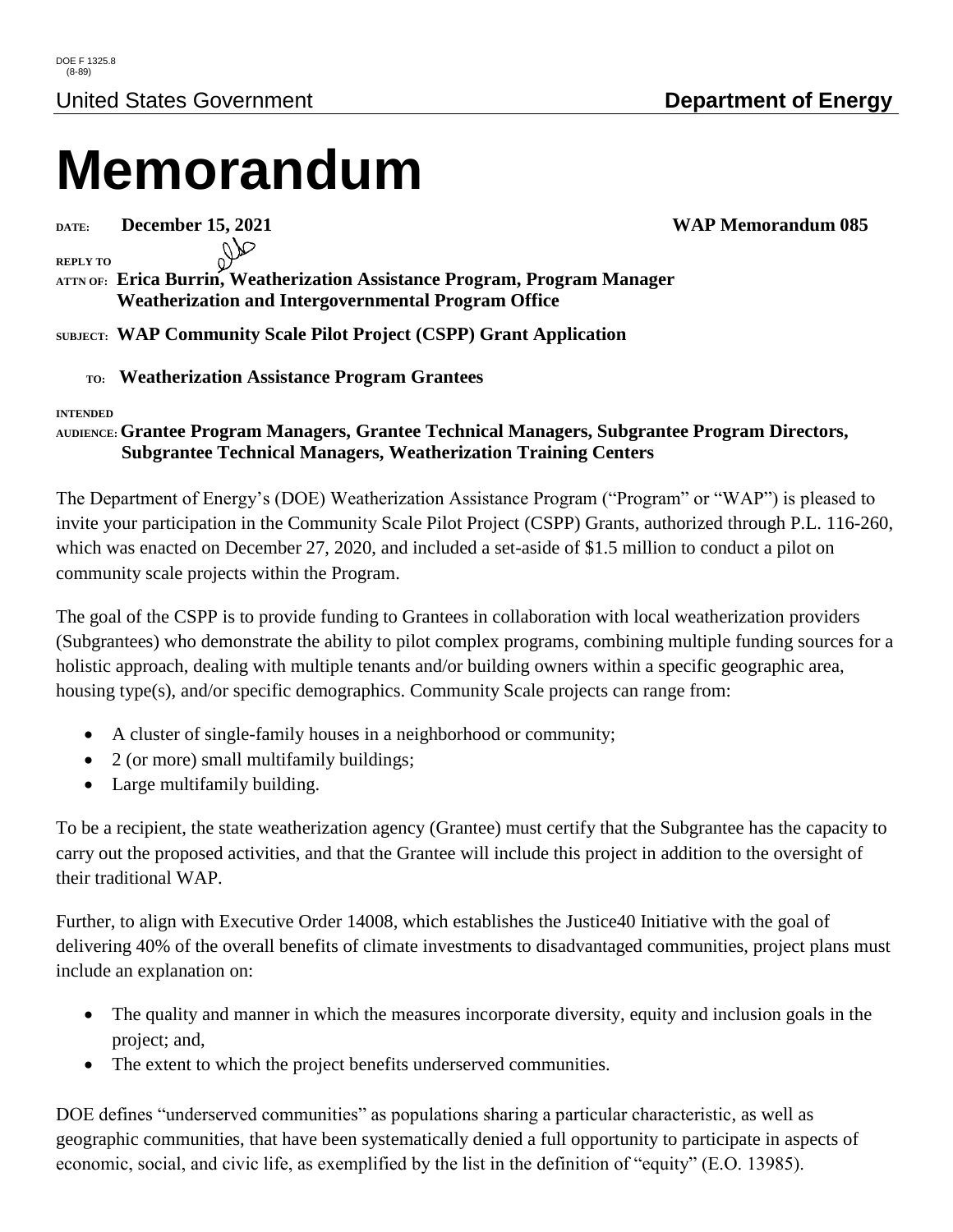As applicable to geographic communities, applicants can refer to economically distressed communities identified by the Internal Revenue Service as Qualified Opportunity Zones; communities identified as disadvantaged or underserved communities by their respective States; communities identified on the Index of Deep Disadvantage referenced at [https://news.umich.edu/new-index-ranks-americas-100-most-disadvantaged](https://news.umich.edu/new-index-ranks-americas-100-most-disadvantaged-communities/)[communities/;](https://news.umich.edu/new-index-ranks-americas-100-most-disadvantaged-communities/) and communities that otherwise meet the definition of "underserved communities" stated above.

DOE must comply with the National Environmental Policy Act (NEPA) prior to authorizing the use of Federal funds. DOE must also consider the effects on historic properties, pursuant to Section 106 of the National Historic Preservation Act (NHPA), as well as other regulations. To streamline these required reviews, DOE carries out each of these reviews under the umbrella of its NEPA review. Grantees may be required to submit additional information for a NEPA review. A NEPA determination will be included in the award documents and list allowable activities with restrictions that have been categorically excluded from further NEPA review. The NEPA determination is the DOE record that documents the NEPA review.

Grantees are required to attend a DOE led online training covering NEPA and Historic Preservation. The training will be available in early 2022 to entities involved with WAP projects including Grantees, Subgrantees and local weatherization providers to better understand NEPA, Historic Preservation, and how to complete reporting requirements for each. DOE Project Officers will notify Grantees when the training is available.

We hope that you, as a Grantee in the Program, will work with your local weatherization providers to submit your interest in a CSPP Grant to DOE. This memorandum is your invitation to participate. **Responses to this letter are due to the Department on March 1, 2022, at 11:59 PM Eastern Time**. Please note that you are not required to participate in this grant - this is a voluntary activity.

Additional information is included on the following pages, as well as the format, timeframe and instructions for your response.

DOE will review the responses received and determine how funding will be allocated among the qualifying Grantees who submitted projects on behalf of their Subgrantees. The funding will be distributed to Grantees through Program Year 2022 grants. The Grantees will then distribute the funds to the qualifying Subgrantees.

DOE's WAP looks forward to working with you to implement these CSPP. If you have questions regarding the information in this Memorandum, please contact your DOE Project Officer.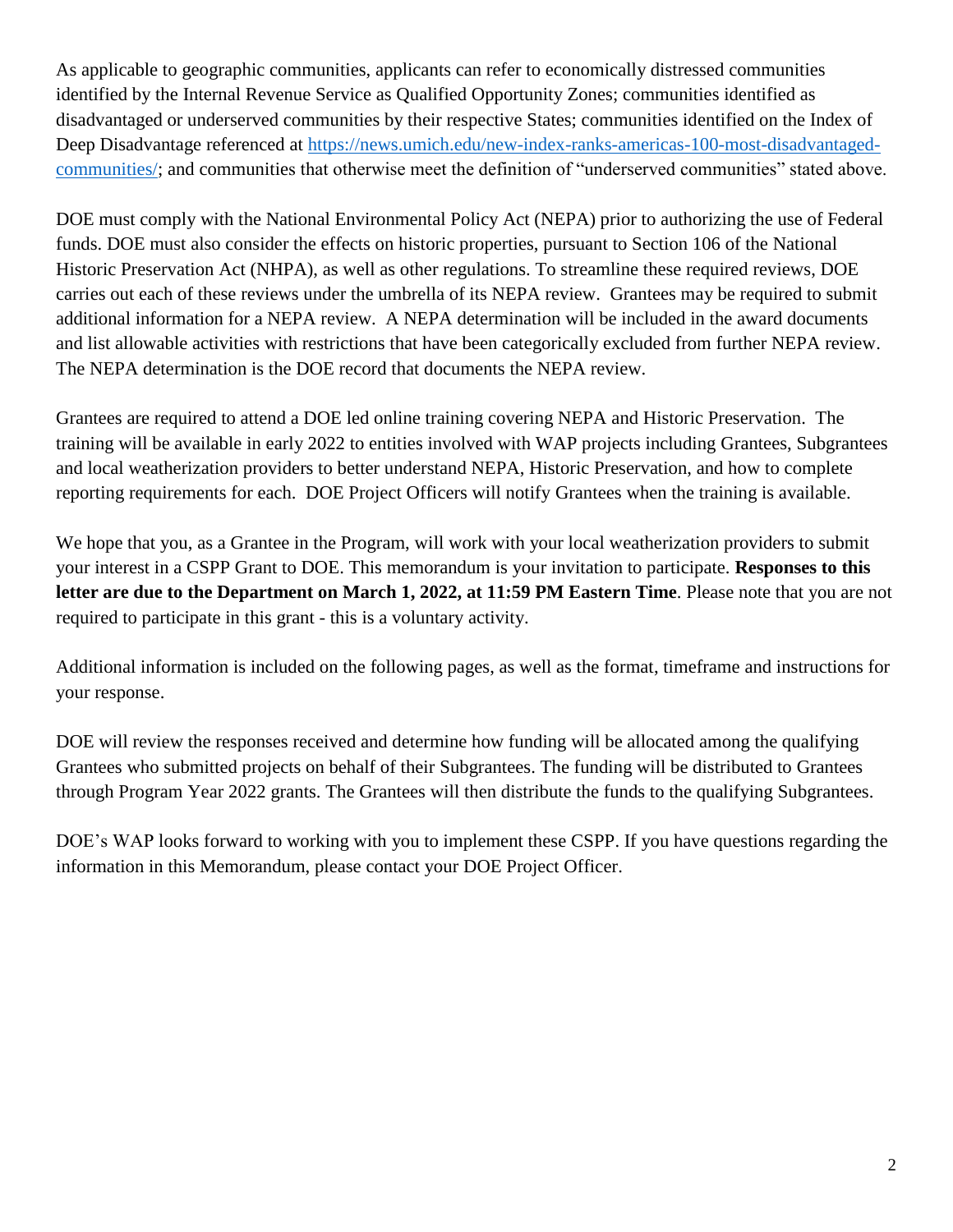#### **A. Overall Submission Requirements**

**All responses must be provided as a Microsoft Word (.doc), 12-point font, 1-inch margins and singlespaced and attachment to an email. Only electronic responses will be accepted.**

**Each application must include:**

- **Preliminary review responses. The preliminary review responses must be in no more than 2 pages per question.**
- **Project Plan for the Secondary Review**
- **Letters of Commitment and/or Collaboration**
- **B. Preliminary Review**

**Each application must include responses to the following FIVE criteria statements to proceed to the Secondary Level of Review. Applications that do not meet the minimum criteria outlined in the first level of review above will not be evaluated further.**

**Note:** Any questions that you have should also be emailed to [WAPTA@doe.gov.](mailto:WAPTA@doe.gov)

#### **Initial Criteria Statements**

- 1) Please describe your previous program/project experience and ability to pilot complex programs (e.g., dealing with multiple tenants and/or building owners within a specific geographic area, funding sources, housing type(s), and/or specific demographics).
- 2) Please detail your previous experience and capacity to expand Weatherization integration partnerships with the state/local counterparts administering one or more other federal programs, including lowincome focused utility energy efficiency programs, Health and Human Services (HHS), Housing and Urban Development (HUD) and Department of Agriculture (USDA), as appropriate to service the needs of the community comprehensively.
- 3) Please describe how you will integrate diversity, equity and inclusion in the project (e.g., carried out in Empowerment or Opportunity Zones, targets diversifying workforce demographics, targets underserved markets, etc.).
- 4) Please describe your experience in delivering services through tested mechanisms to develop, implement, and coordinate a community scale project in a timely manner.
- 5) Please provide the following information to verify the entities for the project have the capacity and resources to complete a CSPP.
	- a. Name of Grantee, Address of Grantee, and Name of Grantee's Weatherization Director
	- b. Certification that you, as a Grantee, can provide necessary oversight to have the ability to make decisions about local providers that are performing well. This certification is assured by the Grantee including the following text in their response: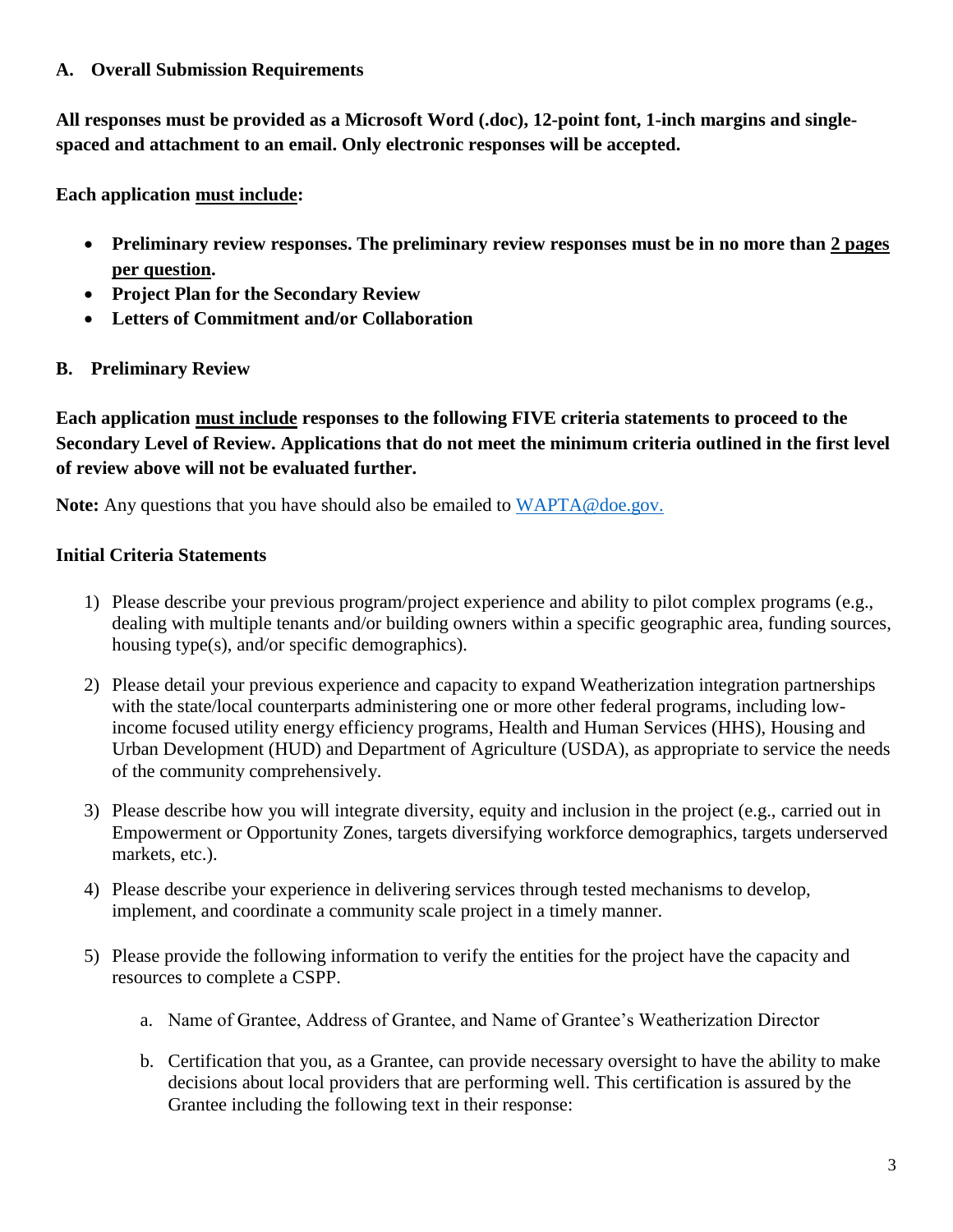#### *(Insert Grantee Name) certifies that:*

- [Grantee] is fulfilling the monitoring and inspection protocol as part of our approved annual state plan.
- Local quality control efforts are in place.
- At least 5% of the completed units in state or territory are inspected by Grantee staff during the course of the program year.
- Grantee's quarterly progress reports are acceptable and submitted in accordance with grant requirements.
- c. The list of Subgrantee(s) that the Grantee has certified are interested and capable of undertaking the CSPP and have historically met performance goals and resumed WAP operations safely since the onset of the pandemic.

Specifically, the Subgrantee's production and expenditures are equal to or in excess of established goals in Grantee's production plans, and **goals will continue to be met and exceeded if the pilot project is awarded**.

For each Subgrantee/local provider that the Grantee has certified, please include the following:

- Name of Subgrantee/local provider
- **Brief description of the Community Scale pilot project to be undertaken**
- Requested funding levels for the described pilot project
- d. The Grantee shall provide certification that it will include the local provider's project(s) in the financial oversight of the Grantee's Weatherization program. Please include the following language in your Response:

*(Insert Grantee Name) certifies that, if funded by DOE, it will include the local providers' project(s) in the financial oversight of our Weatherization program.*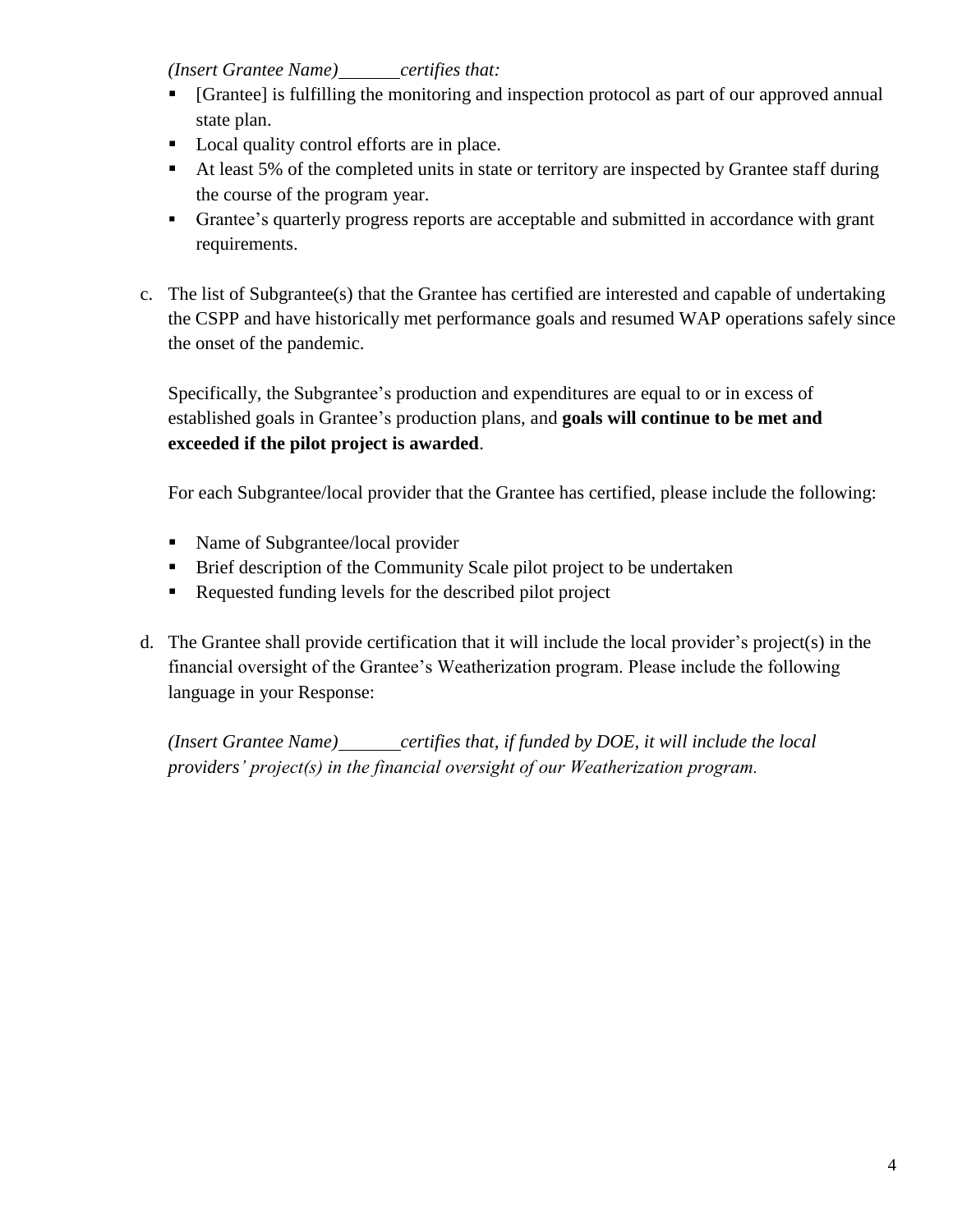### **C. Secondary Review – Project Plan**

Applications that meet the minimum criteria above will have their project plan reviewed and evaluated based on how the overall plan and scope incorporate the following required elements:

- Demonstrates a focus on equitable accessibility and/or distribution of program allocations to disadvantaged communities;
- Demonstrates resources to provide the required expertise for the combination of multiple funding sources, Training & Technical Assistance to pilot project partners, if applicable (e.g., braiding funds, eligibility criteria);
- Demonstrates replicable project design that can be used by the larger Weatherization Assistance Program
- Includes clarity and specifics on how the project outcomes and metrics will be collected and measured;
- $\bullet$  Identifies the potential positive impacts for the community to be served (e.g. energy savings, lower energy burden, healthier housing environment, create local job opportunities, etc.)
- Includes letters of commitment from partners (formed/accessed) in furthering this effort.

Please review the project plan structure and required elements and ensure your responses adequately address the criteria identified above. Plans will be reviewed and scored based on the following mechanism:

- 1 Category is not satisfactorily addressed.
- 2 Category is addressed but lacks sufficient detail.
- 3 Category is well described and provides sufficient detail.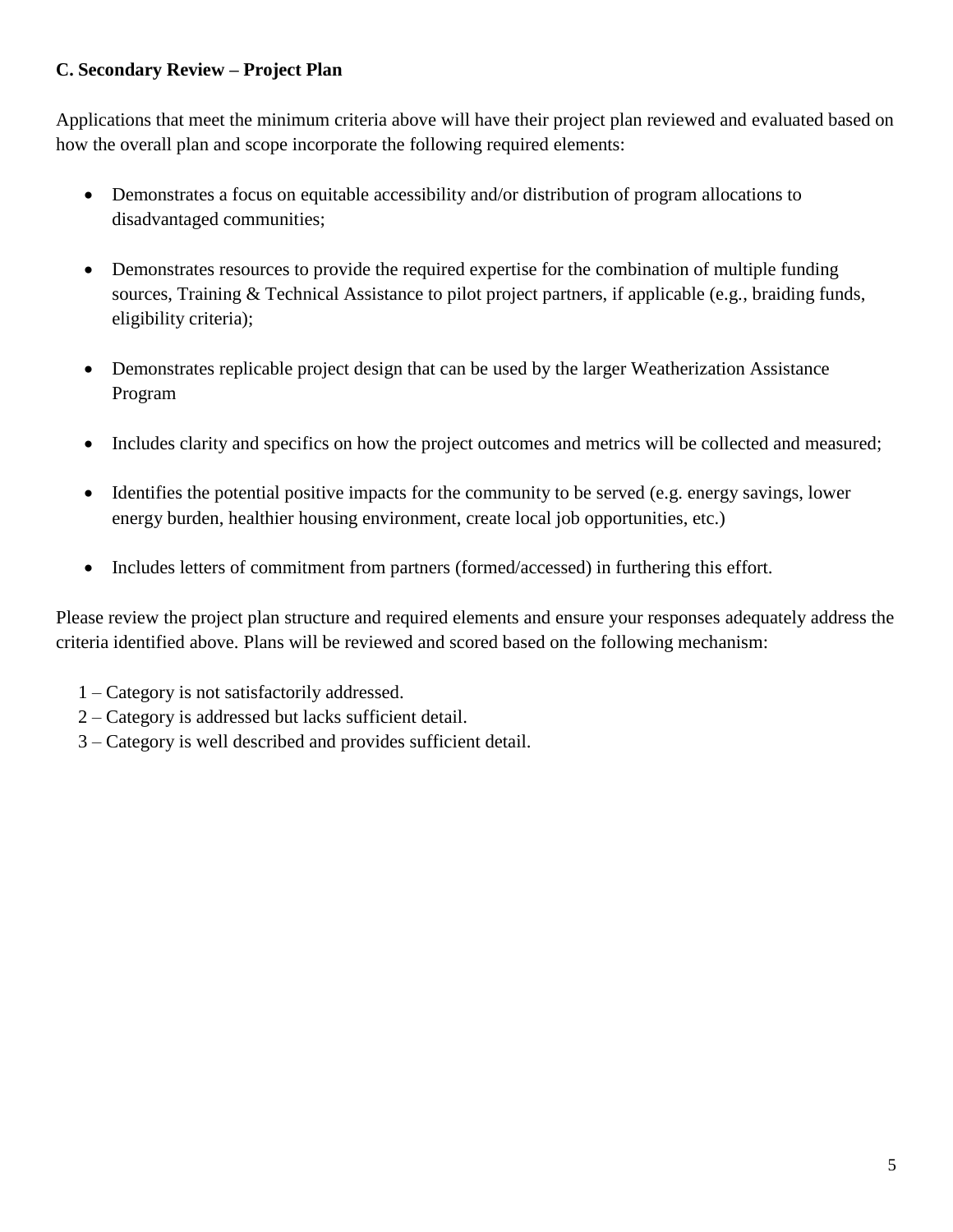## **COMMUNITY SCALE PILOT PROJECT PLAN & SECTIONS**

| <b>SECTION</b>                   | DESCRIPTION OF REQUIRED ELEMENTS                                             |
|----------------------------------|------------------------------------------------------------------------------|
| (PAGE LIMIT)                     |                                                                              |
| <b>Cover Page (page limit 1)</b> | The cover page must include:                                                 |
|                                  | Project title,                                                               |
|                                  | Specific community being addressed,                                          |
|                                  | WAP Grantee and/or Subgrantee points of contact,                             |
|                                  | Names of all pilot project team member organizations,                        |
|                                  | Any statements regarding confidentiality.                                    |
| <b>Project Overview</b>          | The Project Overview must contain the following information:                 |
| (page limit 4)                   | Project Team: Include a list of project members and provide evidence         |
|                                  | that the prime applicant is an existing WAP Grantee or Subgrantee.           |
|                                  | <b>Background:</b> Discuss the background of your organization,              |
|                                  | including the history, successes, and any past or current                    |
|                                  | weatherization projects underway which are relevant to                       |
|                                  | community scale projects.                                                    |
|                                  | Project Overview and Goals: Provide a briefing overview of your              |
|                                  | community scale pilot project, including specifics on why this               |
|                                  | community is a good candidate. Please include details such as:               |
|                                  | Location (urban, suburban or rural)<br>$\circ$                               |
|                                  | Targeted buildings (single family, multifamily or<br>$\circ$                 |
|                                  | manufactured housing)                                                        |
|                                  | Demographics/population<br>$\circ$                                           |
|                                  | Geographic or environmental factors (e.g., isolated<br>$\circ$               |
|                                  | community, etc.)                                                             |
|                                  | Goals (e.g., improve buildings, reduce energy costs, etc.)<br>$\circ$        |
|                                  | <b>DOE Impact:</b> Discuss the impact DOE funding would have on the          |
|                                  | proposed project. Applicants should specifically explain how DOE             |
|                                  | funding, relative to prior, current, or anticipated funding from             |
|                                  | other public and private sources, is necessary to achieve the project        |
|                                  | objectives.                                                                  |
| <b>Technical Description</b>     | The Technical Description and Impact section must contain the following      |
| and Impact (page limit 6)        | information:                                                                 |
|                                  | <b>Feasibility:</b> Describe the technical feasibility of the proposed pilot |
|                                  | project and capability of achieving the anticipated outcomes,                |
|                                  | including a description of previous work done and prior results.             |
|                                  | Equity Impacts and Benefits: Identify the projected impacts and<br>$\bullet$ |
|                                  | benefits on the disadvantaged communities, including social and              |
|                                  | environmental impacts and how diversity, equity, and inclusion               |
|                                  | objectives will be incorporated in the project.                              |
|                                  | Cost Savings: Identify what processes/calculations will be used to           |
|                                  | determine the projected return on investment or payback, and any             |
|                                  | non-energy benefits included in the calculation.                             |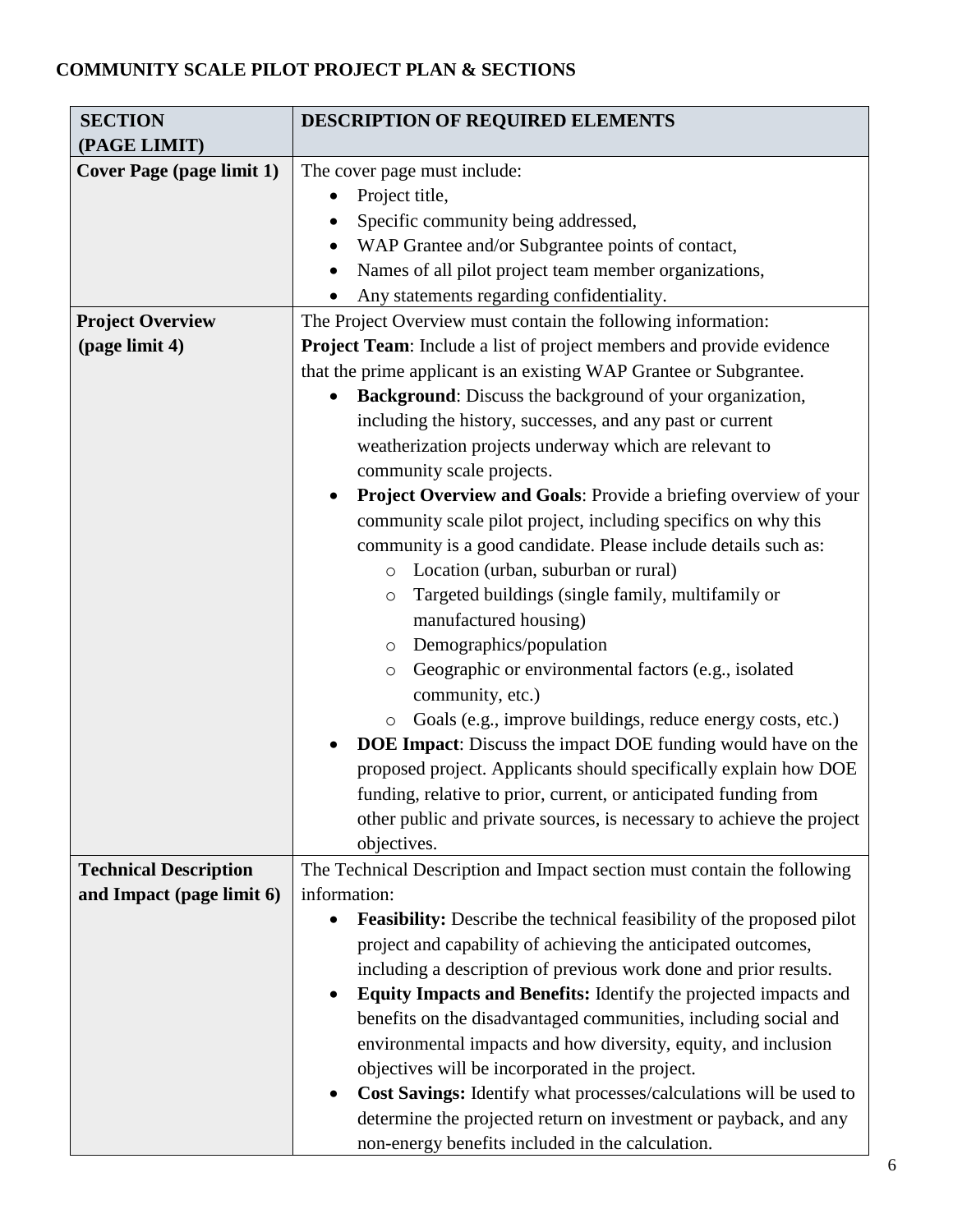| <b>Project Management</b>       | Provide a workplan with the following elements: Project Objectives,            |
|---------------------------------|--------------------------------------------------------------------------------|
| Workplan (page limit 8)         | Tasks, Milestones, and Project Schedule and Project Management plan.           |
|                                 | <b>Project Objectives:</b> Provide a clear and concise (high-level)            |
|                                 | statement of the goals and objectives of the project as well as the            |
|                                 | expected outcomes.                                                             |
|                                 | Tasks and Milestones: For each project goal/objective, identify                |
|                                 | the specific tasks that need to be accomplished to achieve the                 |
|                                 | objective as well as milestones. Recommend organizing                          |
|                                 | goals/objectives by quarterly performance periods that are                     |
|                                 | separated by discrete, approximately annual milestones. The                    |
|                                 | applicant should describe the specific expected tasks and                      |
|                                 | milestones of each performance period.                                         |
|                                 | Project Management: Provide the project's proposed                             |
|                                 | management plan, including the following:                                      |
|                                 | The overall approach to and organization for managing the<br>$\circ$           |
|                                 | work.                                                                          |
|                                 | The roles of each project team and members.<br>$\circ$                         |
|                                 | Any critical handoffs/interdependencies among project<br>$\circ$               |
|                                 | team members.                                                                  |
|                                 | A description of how project changes will be handled.<br>$\circ$               |
|                                 | Quality Assurance/Control.<br>$\circ$                                          |
|                                 | Communications strategy among the project team<br>$\circ$                      |
|                                 | members.                                                                       |
| <b>Technical Qualifications</b> | The Technical Qualifications and Resources section should contain the          |
| and Resources                   | following information:                                                         |
| (page limit 6)                  | Describe the project team's unique qualifications and expertise,               |
|                                 | including those of key team members.                                           |
|                                 | The roles and the work to be performed by each<br>$\circ$                      |
|                                 | organization.                                                                  |
|                                 | Provide copies of letters of commitment or collaboration or<br>$\circ$         |
|                                 | any agreements or contracts in place between<br>organizations.                 |
|                                 | Describe the time commitment of the key team members to                        |
|                                 | support the project.                                                           |
|                                 | Describe the project team's existing and leveraged resources that              |
|                                 | will facilitate the successful completion of the proposed pilot                |
|                                 | project; include a justification of any new equipment requested as             |
|                                 | part of the project.                                                           |
|                                 | This section should also include relevant, previous work efforts,<br>$\bullet$ |
|                                 | demonstrated innovations, and how these enable the applicant to                |
|                                 | achieve the project objectives.                                                |